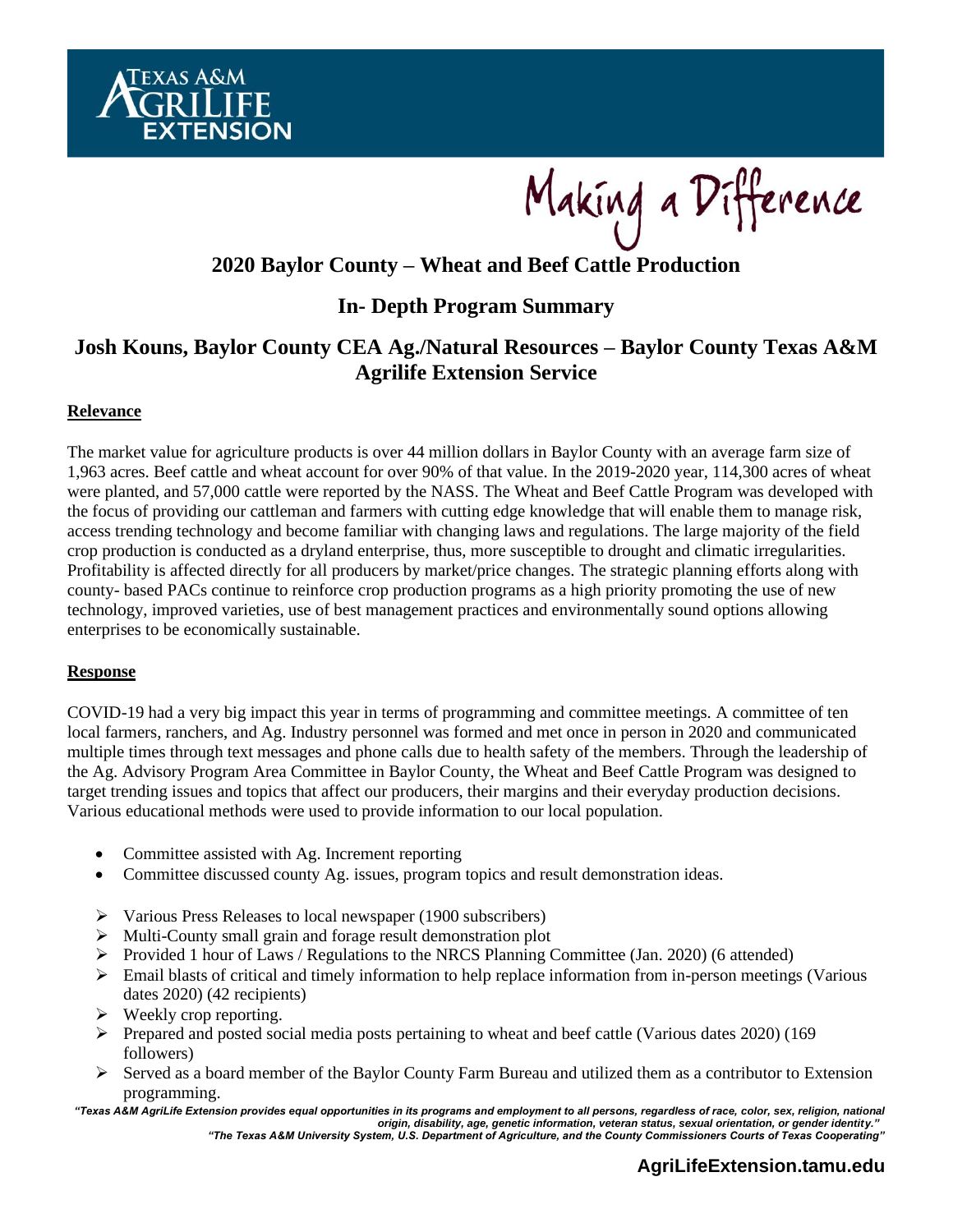## **Results**

Due to COVID restrictions and the impact on programming, the ability to reach the clientele that utilized the result demonstration would cause too many inaccuracies in reporting for 2020.

### **Economic Impact**

Due to COVID restrictions and the impact on programming an economic impact valuation was not determined accurately in 2020.

#### **Summary**

The Wheat and Beef Cattle Production Program was a vital part of the Texas A&M Agrilife Extension Service in Baylor County from both an educational and economic standpoint. Our positive feedback and advice from our Agriculture Advisory Board and the Futures Forum indicate that both similar program planning and emerging issues are necessary and that this will continue as an educational resource in 2021.

#### **Acknowledgements**

The Texas A&M AgriLife Extension Service would like to thank the local Agriculture Advisory Program Area Committee for their leadership and support of extension programming. Also, a thank you to Dr. Emi Kimura, Dr. Calvin Trostle, Courtney Blevins, Alex Homesley, Nathan Cockerall and the Baylor County Farm Bureau for their educational support.

## **VALUE**

**Crop and Forage Production Education** 



Texas A&M AgriLife Extension Service programs targeted to producers of crops and forages are increasing profitability and productivity of farmers, thereby helping to build and sustain rural economies and support jobs.

**EXTENDING KNOWLEDGE Providing Solutions**